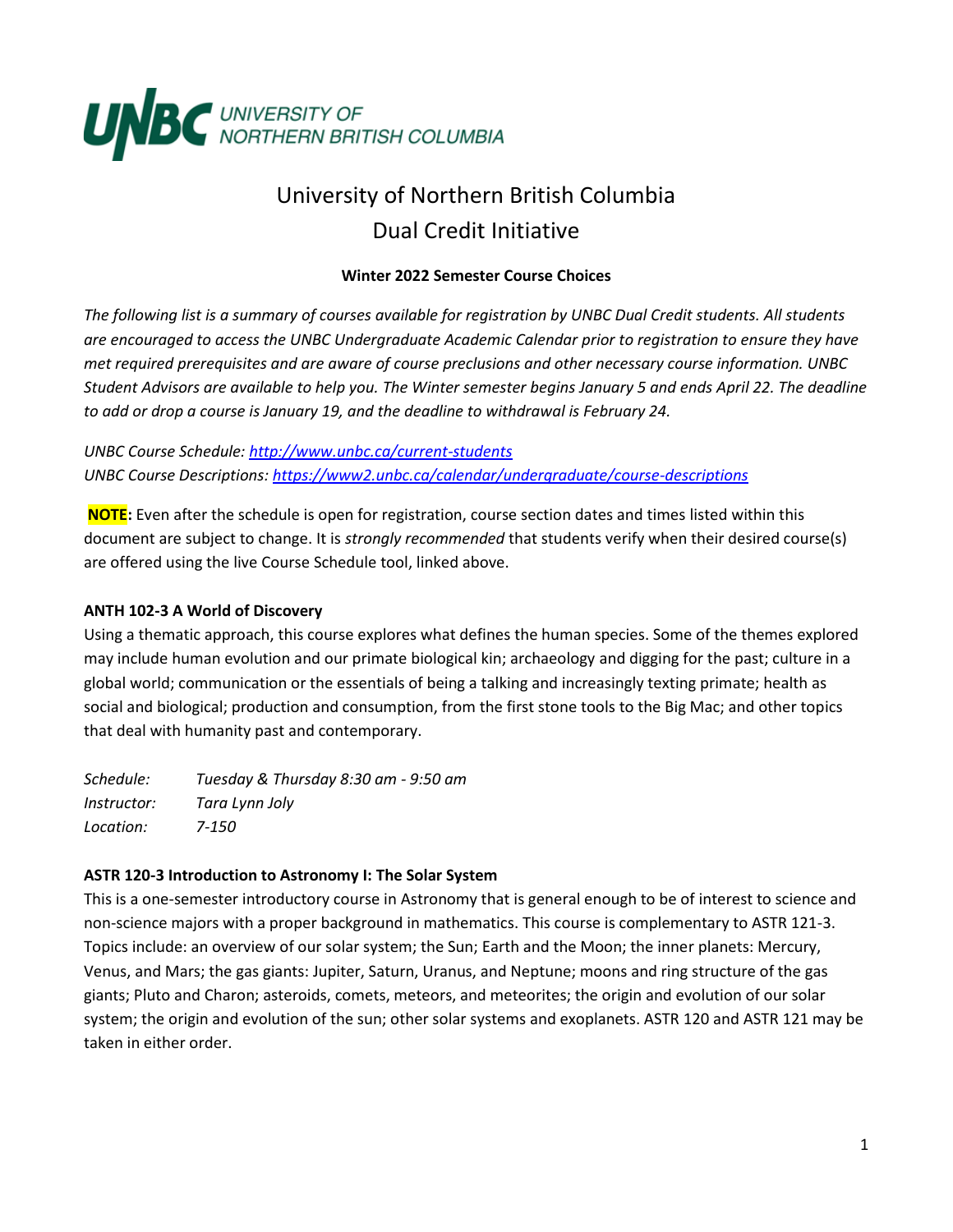**Prerequisite**: Foundations of Math 11 or Principles of Math 11 or Precalculus 11 or Principles of Math 12 (50% or Better) **Prerequisite course must be completed prior to the beginning of dual credit course.** *Schedule: Monday, Wednesday, Friday 10:30 am - 11:20 am Instructor: Bridget Meghan Costello Location: 7-158*

#### **BIOL 104-3 Introductory Biology II**

This lecture-based course is a survey of living organisms, plant and animal form and function, ecology and population biology.

**Prerequisite:** Biology 11 or Life Sciences 11 or Biology 12 or Anatomy & Physiology 12 (50% min. for any of these courses) or BIOL 101 or 103 (minimum grade of D-)

**Prerequisite course must be completed prior to the beginning of dual credit course.**

| Schedule:          | Monday, Wednesday, Friday 10:30 am - 11:20 am    |
|--------------------|--------------------------------------------------|
|                    | OR Monday, Wednesday, Friday 11:30 am - 12:20 pm |
| <i>Instructor:</i> | TBA                                              |
| Location:          | 6-213 or 7-238                                   |

Note: Students may register in the corresponding BIOL 124-1 lab; however, it is not required. Numerous 3-hour lab sections available.

#### **BIOL 110-1 Introductory Ecology**

This course is designed to introduce non-science majors to ecological systems. Principles of ecology, biotic and abiotic conditions, population, community and ecosystem structure, human impacts on these systems, and basic concepts of conservation and preservation of ecosystems.

*Schedule: Monday, Wednesday, Friday 4:30 pm - 5:20 pm Instructor: TBA Location: 8-164*

#### **BIOL 124-1 Introductory Biology Laboratory**

This laboratory-based course introduces students to plant and animal diversity, form and function and ecological relationships among organisms, closely following the lecture organization in BIOL 104-3. Students normally take this course concurrently with BIOL 104-3 as the lab component complements the lecture, but should check the relevant program requirements to see if the lab is required. (Note: not all programs require both the lecture and lab components.)

*Schedule: Numerous 3-Hour Lab Sections Available Instructor: TBA*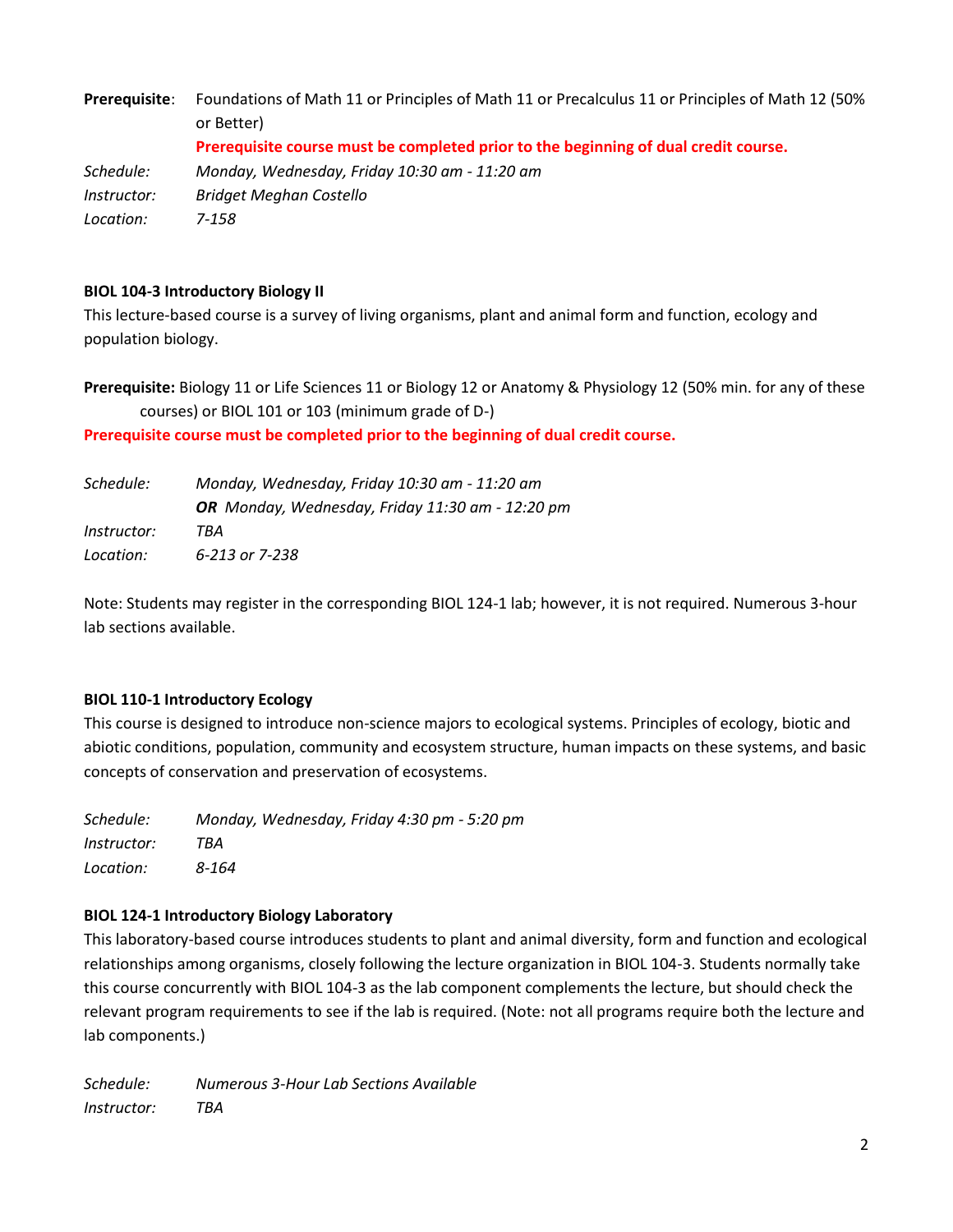*Location: 8-322*

# **CHEM 100-3 General Chemistry I**

The first course in a two-course lecture-based sequence of chemistry courses emphasizing the basic principles of chemistry. Topics include: classification of matter, periodic properties of elements, atomic and molecular structure, stoichiometry, chemical reactions, thermochemistry, chemical bonding and an introduction to organic chemistry. Students requiring the first year laboratory courses in their program of study are encouraged to enrol in CHEM 120-1 concurrently.

**Prerequisite**: MATH 115 Minimum Grade of D- or PreCalculus 12 (50%) or Principles of Math 12 (50%) **Prerequisite course must be completed prior to the beginning of dual credit course.**

*Schedule: Monday, Wednesday, Friday 10:30 am – 11:20 am Instructor: TBA Location: 5-176*

Note: While there is a laboratory section for this lecture (CHEM 120-1) it is not offered in the Winter semester.

# **CHEM 101-3 General Chemistry II**

The second course in a two-course lecture-based sequence of chemistry courses emphasizing the basic principles of chemistry. Topics include: intermolecular forces, properties of solutions, reaction kinetics, chemical equilibrium, acids and bases, applications of aqueous equilibria, entropy and free energy, and electrochemistry. Students requiring the first year laboratory courses in their program of study are encouraged to enrol in CHEM 121-1 concurrently.

**Prerequisite**: CHEM 100 Minimum Grade of D- and MATH 115 Minimum Grade of D- or PreCalculus 12 (50%) or Principles of Math 12 (50%)

**Prerequisite course must be completed prior to the beginning of dual credit course.**

*Schedule: Monday, Wednesday, Friday 10:30 am – 11:20 am OR Monday, Wednesday, Friday 11:30 am – 12:20 pm Instructor: Umesh Parshotam Location: 7-238 or 6-213*

Note: Students may register in the corresponding CHEM 121-1 lab; however, it is not required. Numerous 3-hour lab sections available.

#### **CHEM 121-1 General Chemistry Laboratory II**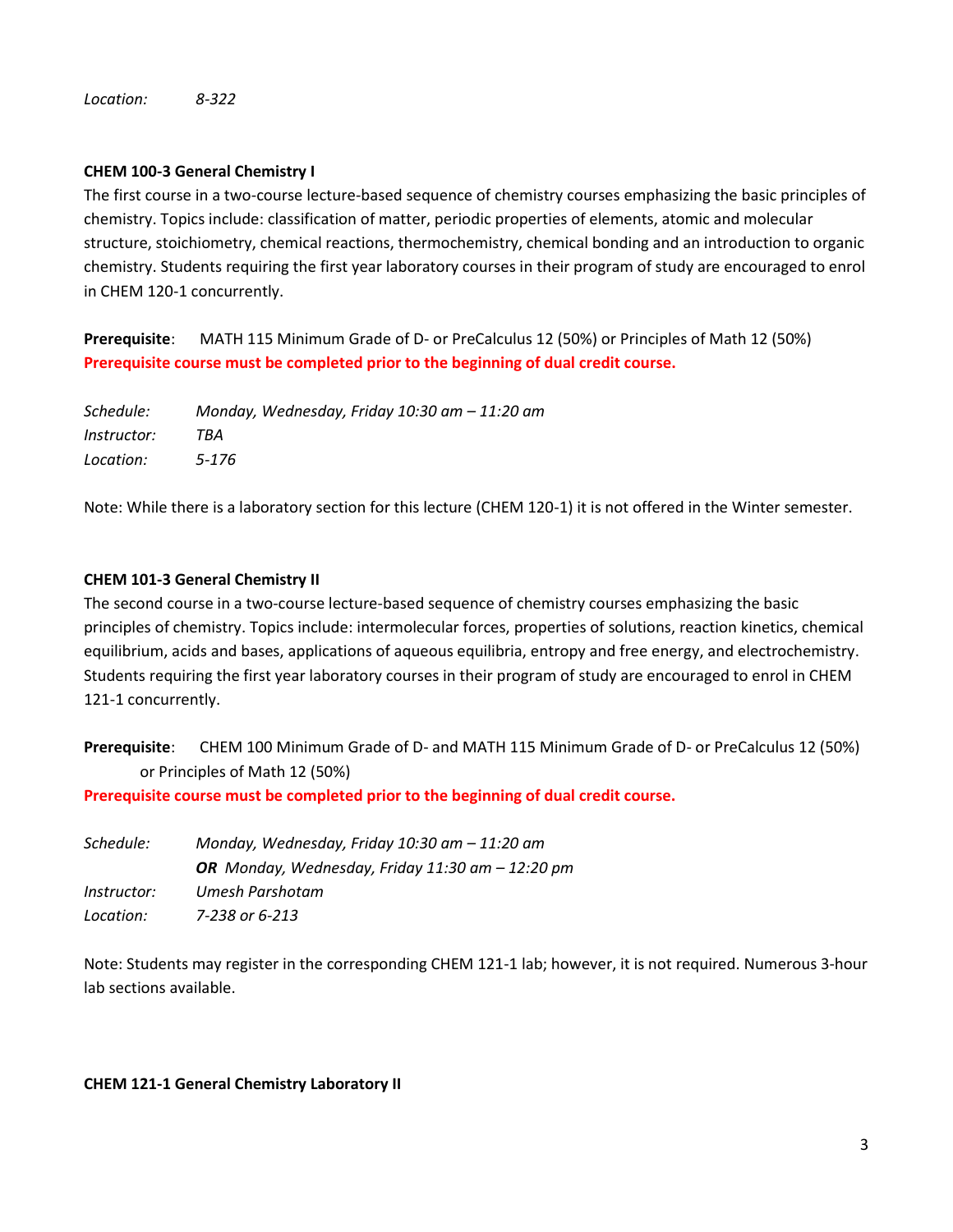A laboratory half-course designed to accompany CHEM 101-3 and introduce basic chemistry laboratory procedures. Experiments will be performed which complement the material presented in CHEM 101-3.

*Schedule: Numerous 3-Hour Lab Sections Available Instructor: Umesh Parshotam, TBA Location: 8-421*

# **COMM 100-3 Introduction to Canadian Business**

This course is an overview of the Canadian business environment, forms of organizations, the management function, and an introduction to the functional areas of business management. The course includes the challenges and opportunities facing small business.

| Schedule:          | Wednesday 6:00 pm - 8:50 pm |
|--------------------|-----------------------------|
| <i>Instructor:</i> | L. Charles Scott            |
| Location:          | 7-212                       |

# *OR*

| Schedule:          | Tuesday, Thursday 8:30 am - 9:50 am |
|--------------------|-------------------------------------|
| <i>Instructor:</i> | Julius Bankole                      |
| Location:          | 8-166                               |

# **CPSC 110-3 Introduction to Computer Systems and Programming I**

The course provides an introduction to computer systems and programing, concepts in computer architecture including the central processing unit, buses, memory units, input/output and communication devices. The introduction to operating systems emphasizes the file system and program development utilities. Programing concepts and techniques include problem analysis, program design, coding, and testing, as well as language elements such as data types, variables and assignment statements, expressions, mixed-mode arithmetic, input/output operations, basic data structures and control structures, procedures and abstract data types. Basic database management concepts will also be introduced. Students will develop small applications programs. CPSC 110-3 is a first course in computer science and computer programing. CPSC 110-3 cannot be counted as a computer science course by computer science majors. Credit will not be awarded for both CPSC 110-3 & CPSC 100-4. Refer to major for required course.

#### **Please note: You must register separately in lecture, lab, and tutorial components.**

**Prerequisite:** MATH 115 Minimum Grade of C- or PreCalculus 12 (50%) or Principles of Math 12 (50%) or Foundations of Math 12 (50%)

**Prerequisite course must be completed prior to the beginning of dual credit course.**

*Schedule: Monday, Wednesday, Friday 8:30 am - 9:20 am Instructor: Fan Jiang Location: 7-158*

#### **CPSC 110-3 Introduction to Computer Systems and Programming Laboratory I**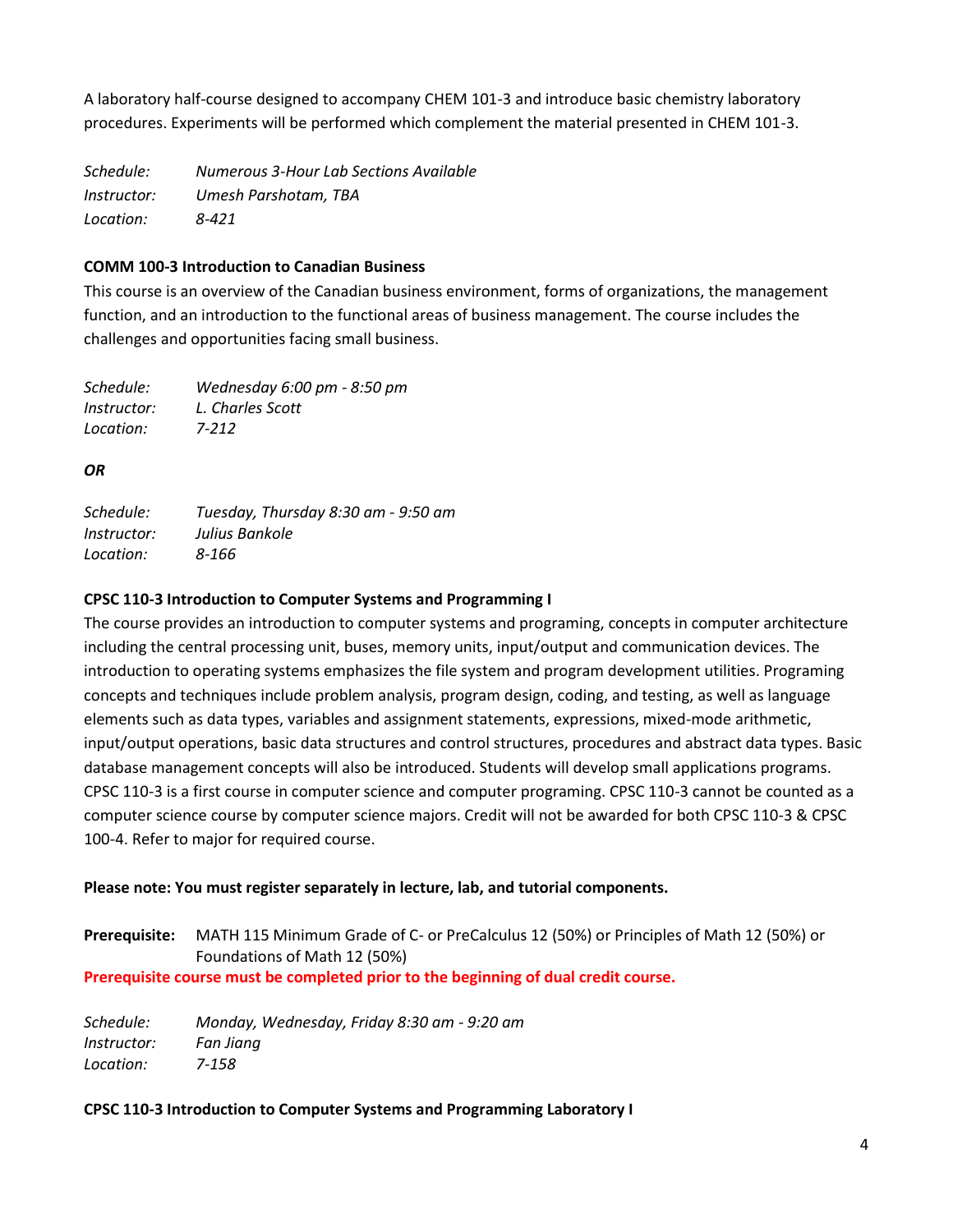The course provides an introduction to computer systems and programing, concepts in computer architecture including the central processing unit, buses, memory units, input/output and communication devices. The introduction to operating systems emphasizes the file system and program development utilities. Programing concepts and techniques include problem analysis, program design, coding, and testing, as well as language elements such as data types, variables and assignment statements, expressions, mixed-mode arithmetic, input/output operations, basic data structures and control structures, procedures and abstract data types. Basic database management concepts will also be introduced. Students will develop small applications programs. CPSC 110-3 is a first course in computer science and computer programing. CPSC 110-3 cannot be counted as a computer science course by computer science majors. Credit will not be awarded for both CPSC 110-3 & CPSC 100-4. Refer to major for required course.

| Schedule:   | Numerous 1.5-Hour Lab Sections Available |
|-------------|------------------------------------------|
| Instructor: | TRA                                      |
| Location:   | 8-457                                    |

#### **CPSC 110-3 Introduction to Computer Systems and Programming Tutorial I**

The course provides an introduction to computer systems and programing, concepts in computer architecture including the central processing unit, buses, memory units, input/output and communication devices. The introduction to operating systems emphasizes the file system and program development utilities. Programing concepts and techniques include problem analysis, program design, coding, and testing, as well as language elements such as data types, variables and assignment statements, expressions, mixed-mode arithmetic, input/output operations, basic data structures and control structures, procedures and abstract data types. Basic database management concepts will also be introduced. Students will develop small applications programs. CPSC 110-3 is a first course in computer science and computer programing. CPSC 110-3 cannot be counted as a computer science course by computer science majors. Credit will not be awarded for both CPSC 110-3 & CPSC 100-4. Refer to major for required course.

*Schedule: Numerous 1.5-Hour Tutorial Sections Available Instructor: TBA Location: 5-178*

#### **CPSC 141-3 Discrete Computation Math I**

This course provides an introduction to set theory, elements of combinatorics and probability theory, logical and formal reasoning using predicate and propositional calculus, together with narrative proof techniques. Other topics include well-ordered sets, recursive definitions and mathematical induction; introductory number theory including the division algorithm, Euclidean algorithm, prime numbers and the fundamental theorem of arithmetic; properties of functions and relations including bijections, projections, inverses, composition, and Cartesian products.

**Prerequisite:** Principles of Math 12 or Precalculus 12 (50% or Better) **Prerequisite course must be completed prior to the beginning of dual credit course.**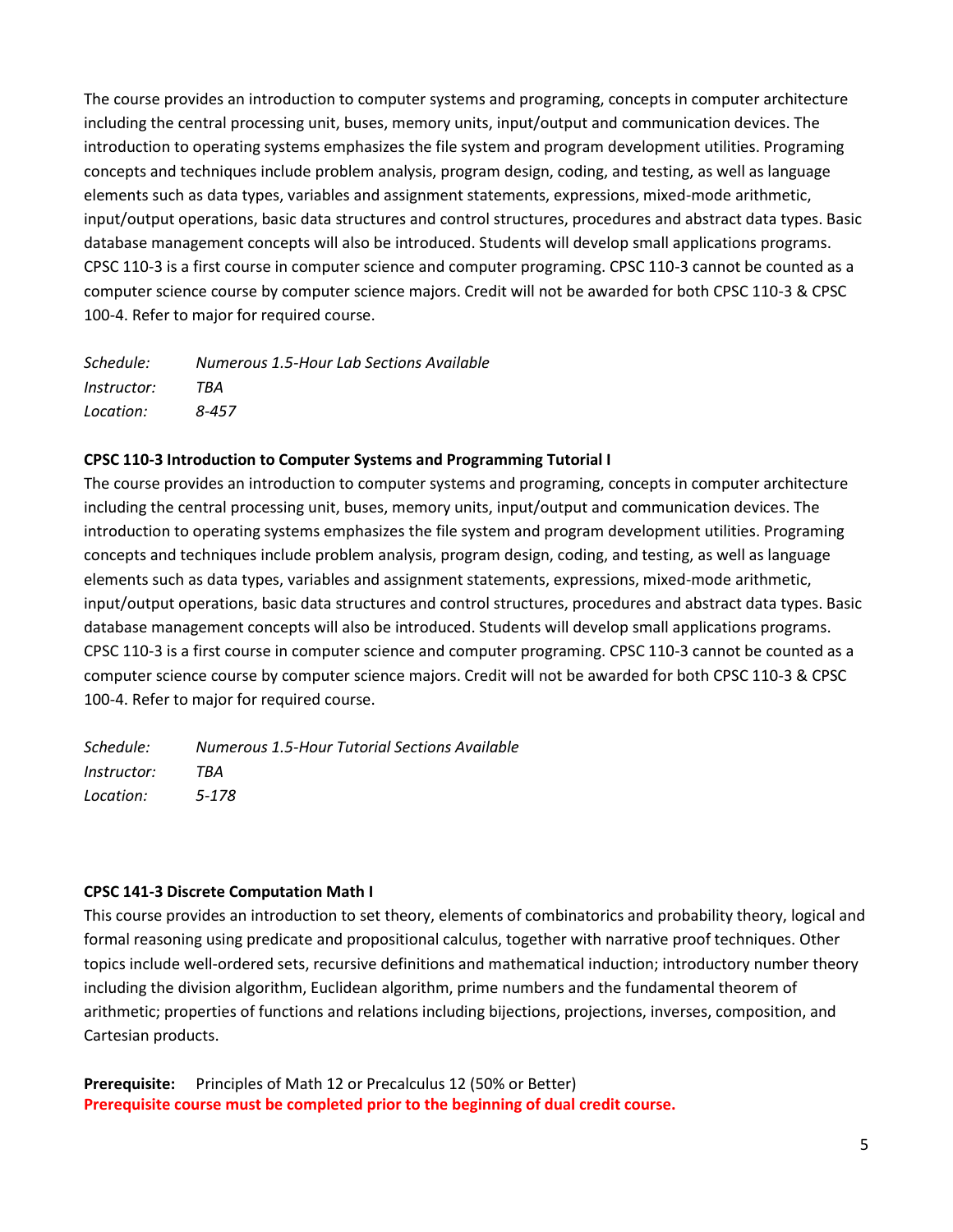*Schedule: Monday, Wednesday, Friday 11:30 am - 12:20 pm Instructor: Liang Chen Location: 7-150*

#### **ECON 100-3 Microeconomics**

The interactions of households, firms and government policies. An analysis of how different economic agents interact to determine what is produced, how it is produced and to whom it is distributed.

*Schedule: Wednesday, Friday 11:30 am - 12:50 am Instructor: Karima Fredj Location: 7-212*

#### **ECON 101·3 Macroeconomics**

The determinants of unemployment, inflation and growth focusing on Canada's macroeconomics performance.

| Schedule:          | Tuesday, Thursday 11:30 am - 12:50 pm |
|--------------------|---------------------------------------|
| <i>Instructor:</i> | TBA                                   |
| Location:          | 8-164                                 |

#### **ENGL 100-3 Intro to Literary Structures**

This course provides an introduction to the reading of the three major genres: poetry, fiction, and drama. The course introduces the students to the basic structural principles and rhetorical strategies of literary texts by observing structural and rhetorical theory applied to specific poems, fictions, and plays.

| Schedule:          | Tuesday, Thursday 2:30 pm - 3:50 pm |
|--------------------|-------------------------------------|
| <i>Instructor:</i> | Monica Mattfeld                     |
| Location:          | TBA                                 |

*OR*

*Schedule: Friday 6:00 PM – 8:50 PM Instructor: Robert Budde Location: 8-161*

#### **ENGL 103-3 Introduction to Fiction**

This course provides an introduction to the reading of fiction through a detailed examination of a range of narrative texts (e.g., the novel, short fiction).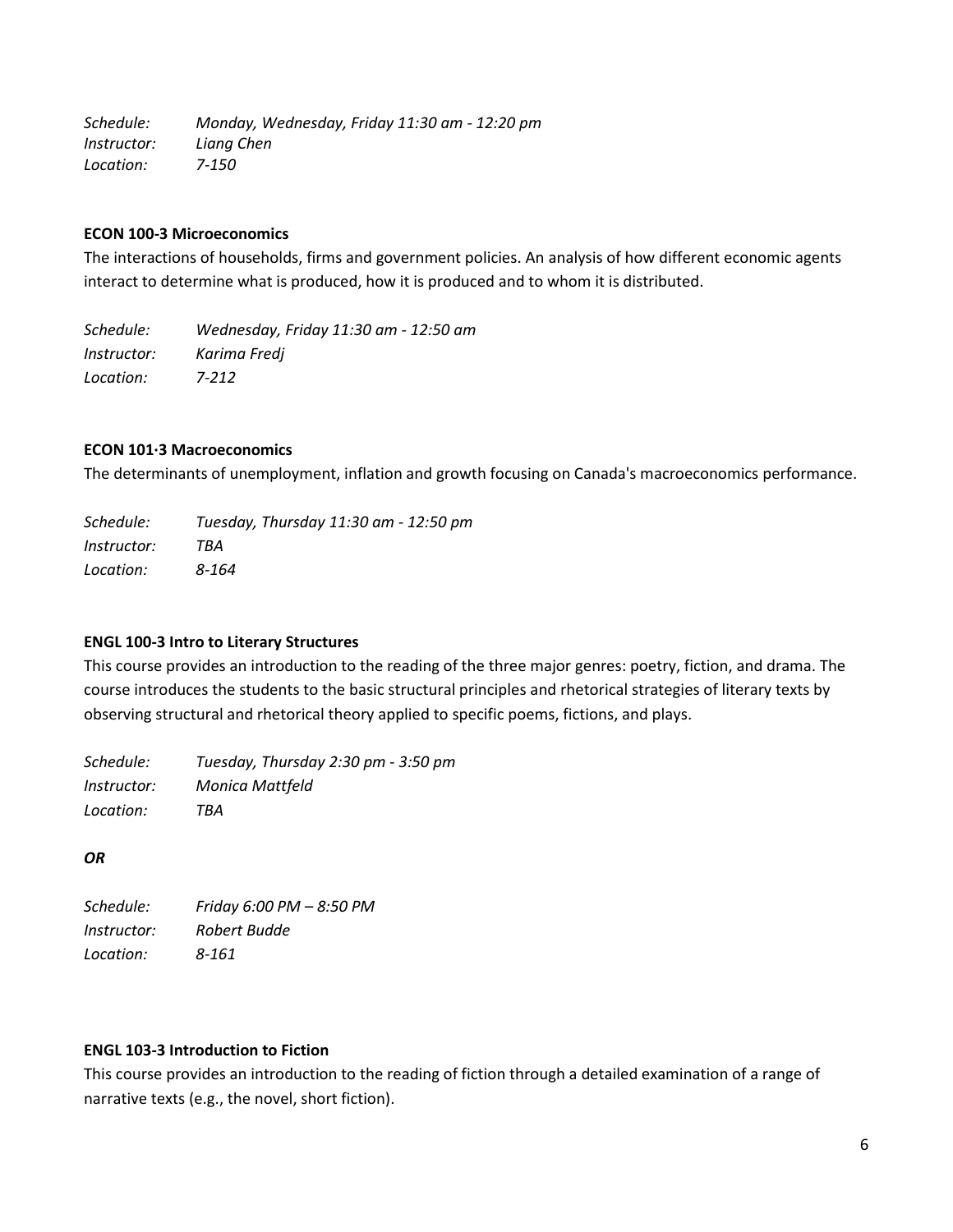*Schedule: Tuesday, Thursday 8:30 am - 9:50 pm Instructor: Blanca Schorcht Location: 5-173*

#### **ENGL 170-3 Writing and Communication Skills**

Students will be taught how to construct an argument, and how to assemble and present an academic essay. There will be regular practice in writing well. The course includes library research and an oral presentation, and may also include computer skills.

*Schedule: Monday, Wednesday, Friday 9:30 am - 10:20 am Instructor: Fatemeh Namaei Location: 5-171*

# *OR*

*Schedule: Monday, Wednesday 8:30 am - 9:50 am Instructor: TBA Location: 5-176*

#### *OR*

| Schedule:          | Tuesday, Thursday 8:30am-9:50am |
|--------------------|---------------------------------|
| <i>Instructor:</i> | Fatemeh Namaei                  |
| Location:          | $5 - 171$                       |

#### **FNST 100-3 The Aboriginal Peoples of Canada**

This course is an introduction to the languages, history, culture and enduring presence of the aboriginal people of Canada, intended to explore the range of aboriginal social formations, both past and present, and to consider the future. Oral, written, and archaeological records will be examined. Special attention will be given to the crucial economic, social, and spiritual contacts that exist within aboriginal societies, as well as to materials on the changes that have occurred since the advent of the Europeans.

| Schedule:          | Monday 11:30 am - 2:20 pm       |
|--------------------|---------------------------------|
|                    | OR Wednesday, 2:30 pm - 5:20 pm |
| <i>Instructor:</i> | Tannis Reynolds                 |
| Location:          | 5-158 or 5-173                  |

#### **GEOG 102-3 Earth from Above**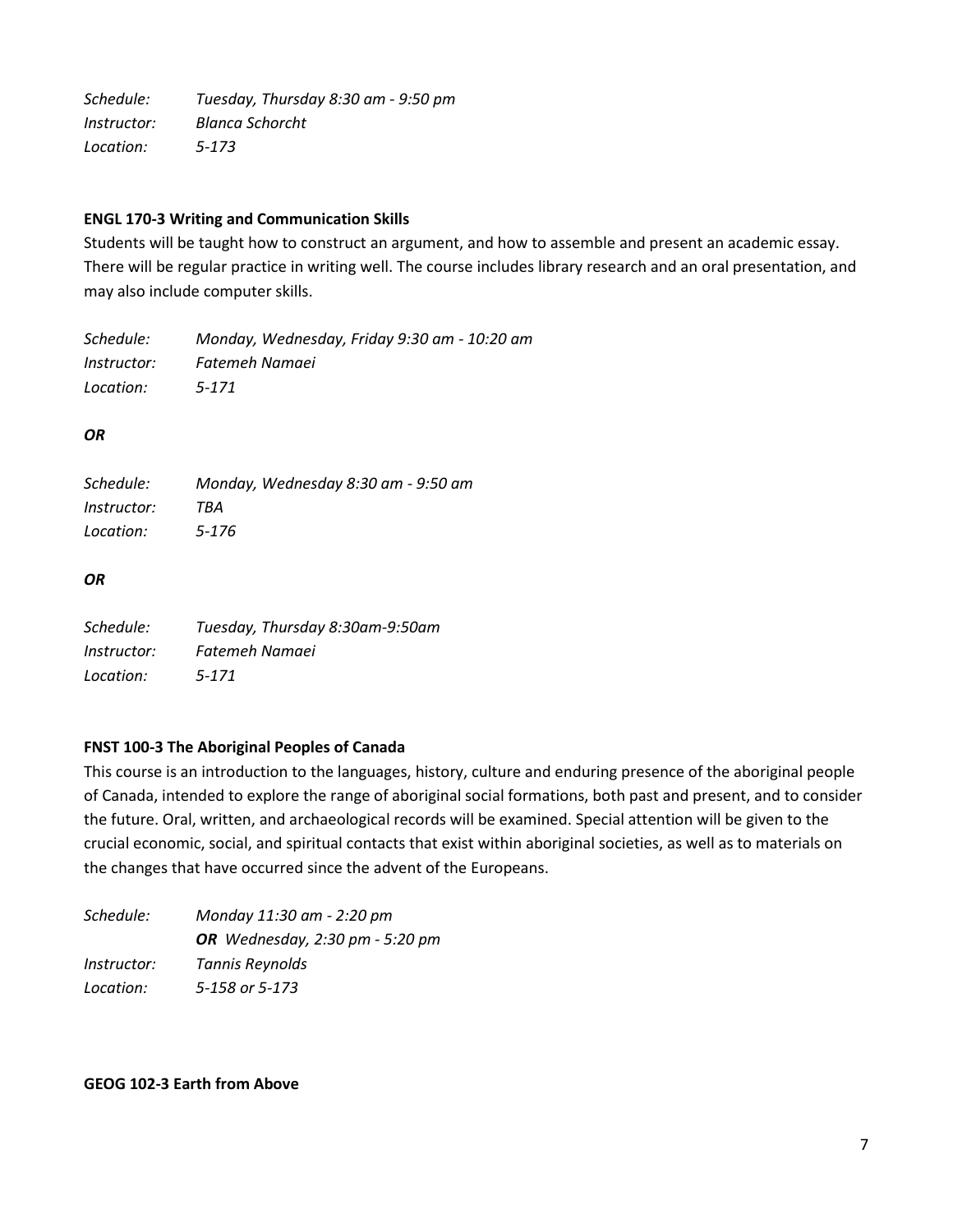This course explores the earth from above, through the eyes of satellites, aircraft, and drones. We have the unique ability to see our planet from different angles and perspectives. When viewed from above, patterns, processes, systems, and human/environmental change on the surface of the planet become highly visible. This course is delivered through lectures and in-class tutorials. Topics include: oceans, rivers, and lakes; landscapes, mountains, and snow and ice; forests and ecosystems; weather and climate; and urban and industrial activity.

*Schedule: Monday, Wednesday 2:30 pm - 3:50 pm Instructor: Joseph Shea Location: 8-164*

#### **HHSC 101-3 Introduction to Health Sciences II: Rural and Aboriginal Issues**

This course will provide an overview of individual and population health, health care systems, legislation, and the roles of the various health care professions in rural and aboriginal communities. Models of interdisciplinary cooperation, models of community health, and ethical issues are also covered.

| Schedule:          | Tuesday, Thursday 4:00 pm - 5:20 pm |
|--------------------|-------------------------------------|
| <i>Instructor:</i> | Mamdouh Shubair                     |
| Location:          | 5-184                               |

# **HHSC 105-3 Functional Anatomy**

This introductory anatomy course provides a macroscopic examination of the human body. Lecture topics include musculoskeletal system and mobility, major organ systems including cardiovascular, digestive and neurological, with emphasis on how these systems integrate for body function. A laboratory component is included. This course is appropriate for students who intend to enter health profession fields.

**Prerequisite**: Biology 12 (50%) and Chemistry 11 (50%) **Prerequisite course must be completed prior to the beginning of dual credit course.**

*Schedule: Monday, Wednesday 8:30 am - 9:50 am Instructor: TBA Location: 5-184*

#### **HHSC 105-0 Functional Anatomy Laboratory**

This introductory anatomy course provides a macroscopic examination of the human body. Lecture topics include musculoskeletal system and mobility, major organ systems including cardiovascular, digestive and neurological, with emphasis on how these systems integrate for body function. A laboratory component is included. This course is appropriate for students who intend to enter health profession fields.

*Schedule: Numerous 1.5-Hour Lab Sections Available Instructor: Meghana Adoor Location: 8-226*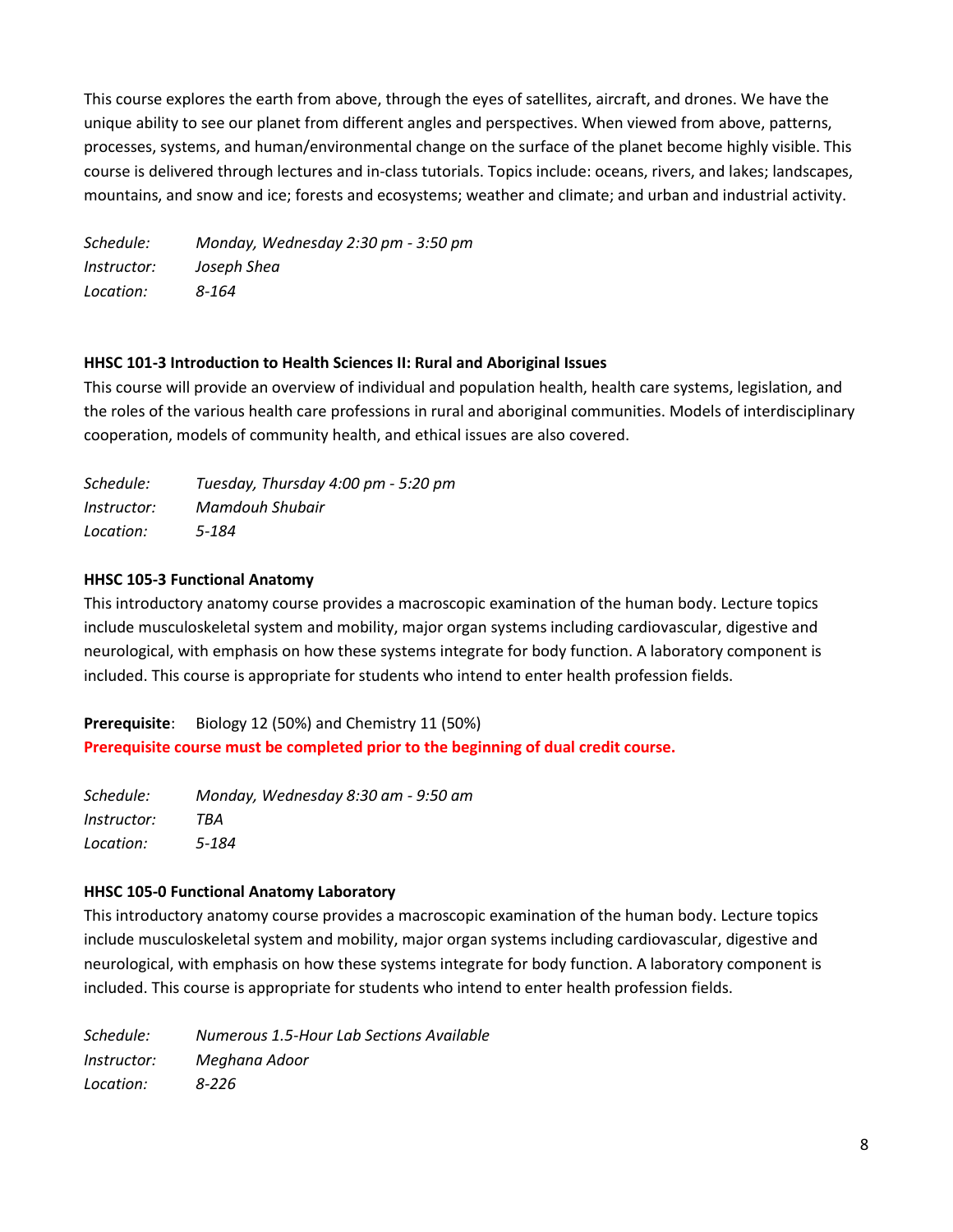#### **HIST 191-3 World History since 1550**

This course examines the history of the world from the mid-sixteenth century through the end of the twentieth. The global movement of people, ideas, and economic practices receives particular attention, as do processes of imperialism and colonialism. Students are also introduced to the discipline of History and to the skills of document analysis, historical writing, and primary source research.

#### **Please note: You must register separately in lecture and lab components if applicable.**

| Schedule:          | Monday, Wednesday 12:30 pm - 1:20 pm |
|--------------------|--------------------------------------|
| <i>Instructor:</i> | TBA                                  |
| Location:          | 8-164                                |

**NOTE:** There is a tutorial requirement for this course (1 hour/week). Numerous choices available.

#### **INTS 121-2 Beginning Japanese II**

INTS 122-3 is a continuation of INTS 121-3. Students continue to develop their Japanese language skills in listening, speaking, reading, and writing. They are also given a deeper introduction to Japanese culture. This course is more grammar intensive than INTS 121-3, strengthening the foundations set up in that course. Sixty additional kanji are introduced (for a cumulative total of 120). This course is not open to native speakers. Students must achieve a minimum grade of C in INTS 121-3 or obtain permission of the instructor to continue. Permission of the instructor is also required for students who have completed Grade 11 Japanese, or who have prior knowledge of Japanese or who have at least one Japanese speaking parent.

#### **Please note: You must register separately in lecture and lab components with the same instructor.**

**Prerequisite**: INTS 121 Minimum Grade of C **Prerequisite course must be completed prior to the beginning of dual credit course.**

*Schedule: Tuesday, Thursday 11:30 am - 12:50 pm Instructor: Ami Hagiwara Location: 5-122*

**NOTE:** There is a lab requirement for this course (1 hour/week). Numerous choices available.

#### **INTS 172-3 Beginning French II**

INTS 172 is a continuation of INTS 171. Communication abilities continue to be emphasized, along with application of grammatical rules in short compositions. Students acquire a deeper knowledge of the French culture. This course is not open to native speakers. Students must achieve a minimum grade of C in INTS 171, or obtain permission of instructor to continue. Permission of instructor is required for students who have completed grade 11 French, or some French immersion education.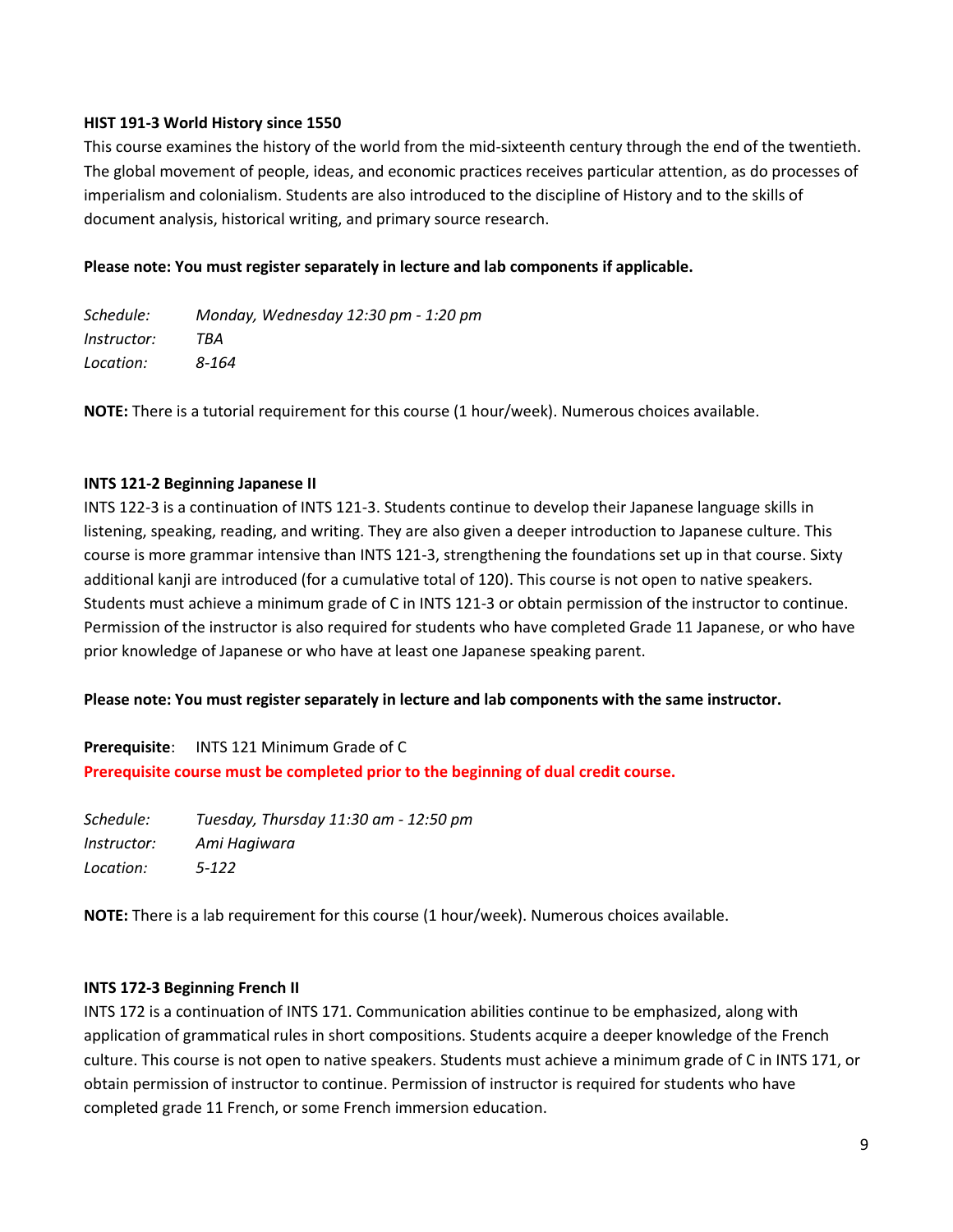# **Prerequisite**: INTS 171 Minimum Grade of C **Prerequisite course must be completed prior to the beginning of dual credit course.**

*Schedule: Monday, Wednesday 6:00pm-7:20pm Instructor: Gerald Chidiac Location: 5-313*

**NOTE:** There is a lab requirement for this course (1 hour/week). Numerous choices available.

#### **INTS 182-3 Beginning Spanish II**

INTS 182 is a continuation of INTS 181. This course introduces more complex grammatical structures, along with a broader vocabulary. Students also explore cultural aspects of the Spanish-speaking world. This course is not open to native speakers. Students must achieve a minimum grade of C in INTS 181, or obtain permission of instructor to continue. Permission of instructor is also required for students who have prior knowledge of Spanish.

# **Prerequisite**: INTS 181 Minimum Grade of C **Prerequisite course must be completed prior to the beginning of dual credit course.**

| Schedule:          | Monday, Wednesday 10:00 am - 11:20 am |
|--------------------|---------------------------------------|
| <i>Instructor:</i> | Upasana Thakkar                       |
| Location:          | <i>Online</i>                         |

**NOTE:** There is a lab requirement for this course (1 hour/week). Numerous choices available.

#### **MATH 100-3 Calculus I**

This course is an introduction to the calculus of one variable, primarily for majors and students in the sciences. Topics include functions of one variable; inverses; limits; continuity; the difference quotient and derivatives; rules for differentiation; differentiability; the mean value theorem; the differential; derivatives of trigonometric, logarithmic and exponential functions; l'Hôpital's rule; higher derivatives; extrema; curve sketching; Newton's method; antiderivatives; definite integrals; the fundamental theorem of calculus; integrals of elementary functions; area between curves; and applications of integration. Students use Maple software in this course. **Please note: You must register separately in lecture and lab components.**

Prerequisite: Principles of Math 12 or PreCalculus 12 (67% or Better) **Prerequisite course must be completed prior to the beginning of dual credit course.**

*Schedule: Monday, Wednesday, Friday 1:30 pm - 2:20 pm Instructor: Tak Shik Wan Location: 7-150*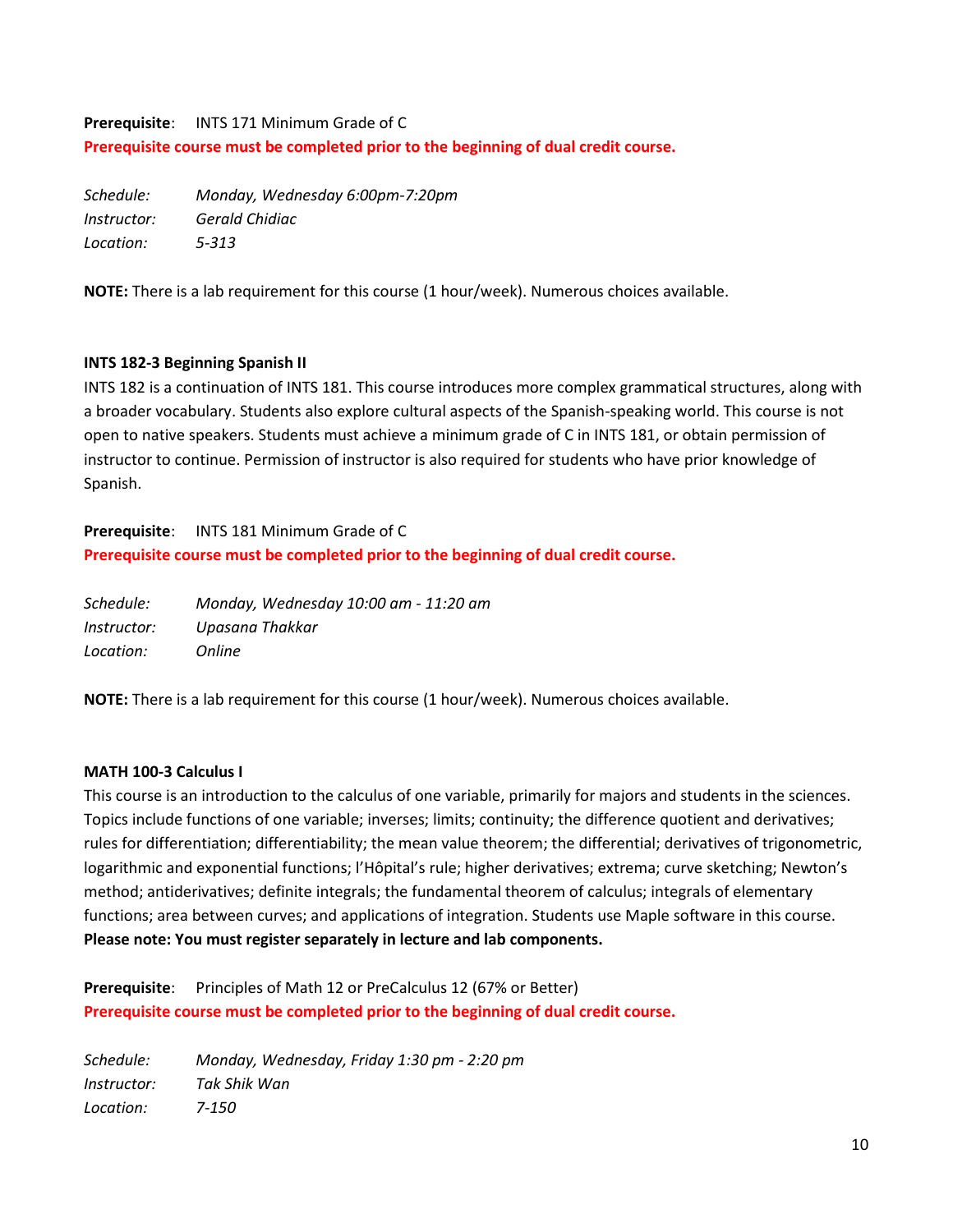**NOTE:** There is a lab requirement for this course (1.5 hour/week). Numerous choices available.

#### **MATH 101-3 Calculus II**

This course is a continuation of MATH 100-3. Areas of study include the definition of the natural logarithm as an integral and of the exponential function as its inverse, integration by parts, miscellaneous techniques of integration, improper integrals, volumes by slicing and by shell techniques, the trapezoidal rule and Simpson's rule, infinite sequences and series, Taylor series, masses, volumes, moments, centre of mass, first order linear differential equations, definition of partial derivatives. All sections of this course are taught using Maple software.

**Prerequisite**: MATH 100 or MATH 105 (Minimum Grade of C-) **Prerequisite course must be completed prior to the beginning of dual credit course.**

*Schedule: Monday, Wednesday, Friday 1:30 pm - 2:20 pm Instructor: Mohammad El Smaily Location: 7-238*

**NOTE:** There is a lab requirement for this course (1 hour/week). Numerous choices available.

#### **MATH 115-3 Precalculus**

This course examines algebraic manipulation, solutions of algebraic equations, functions, inverses, graphing, and analytic geometry.

**Prerequisite:** PreCalculus 11 (60%) or Foundations of Math 12 (73%) or Principles of Math 11 (60%) **Prerequisite course must be completed prior to the beginning of dual credit course.**

**Precluded course:** Students who have completed or will complete Pre-calculus 12 are unable to take this course without permission from the Chair of Mathematics.

*Schedule: Monday, Wednesday, Friday 11:30 am - 12:20 pm Instructor: Jean Bowen Location: 10-5488*

#### **MATH 150-3 Finite Mathematics for Business and Economics**

This course is offered primarily for students in the School of Business and the Economics Program. The course covers functions and graphs, linear systems of equations, matrix notation and properties, matrix inversion, linear programming, sets, counting and probability, and an introduction to actuarial mathematics.

**Prerequisite**: Minimum Grade of C- in UNBC MATH 115 or PreCalculus 12 (60%) or Principles of Math 12 (60%) **Prerequisite course must be completed prior to the beginning of dual credit course.**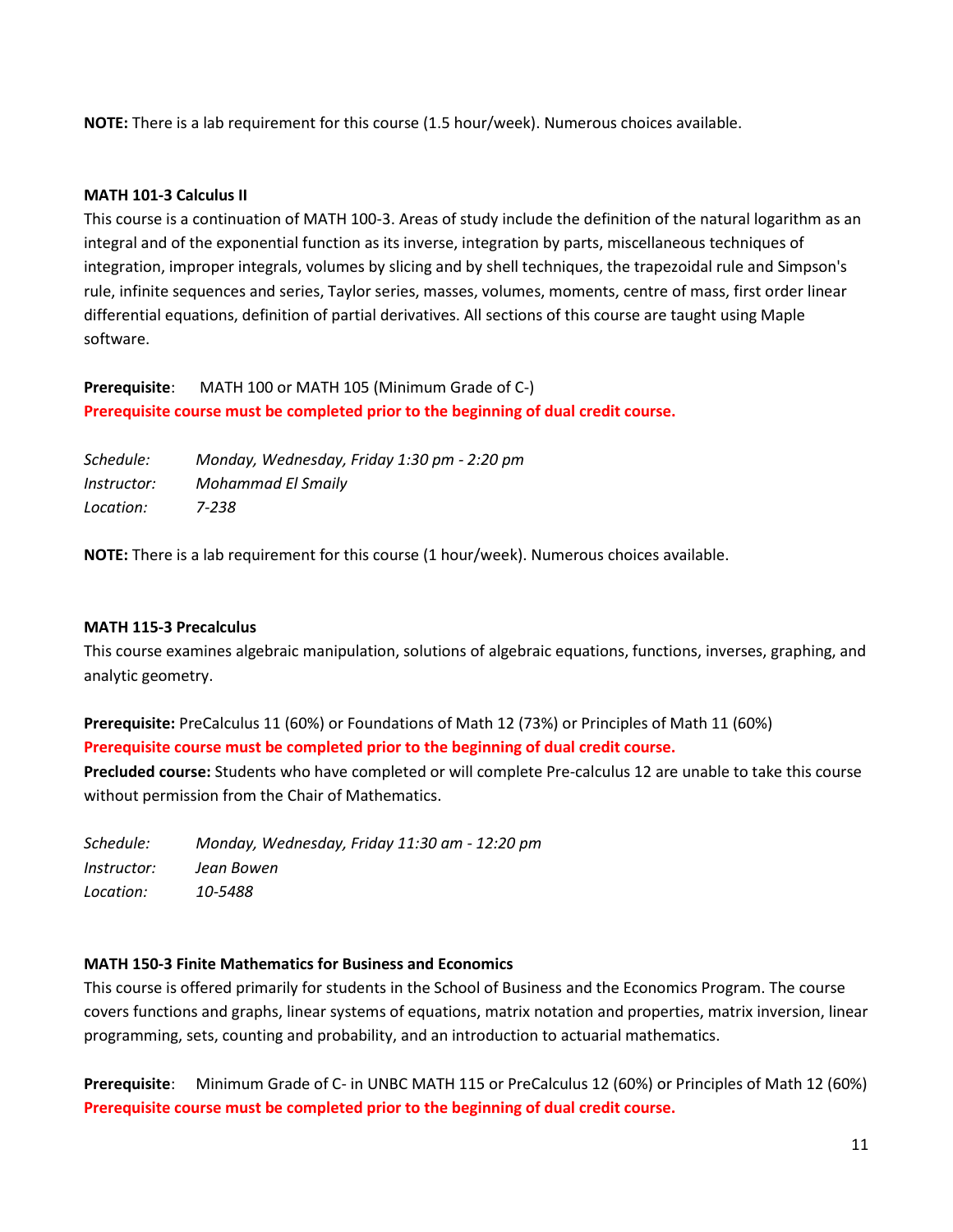*Schedule: Monday, Wednesday, Friday 1:30 pm - 2:20 pm Instructor: Erin Beveridge Location: 10-4588*

#### **MATH 152-3 Calculus for Non-majors**

Limits, the derivative, techniques of differentiation, exponential functions and exponential growth, maxima and minima, curve sketching, first order linear differential equations, definite and indefinite integrals, partial derivatives, optimization of functions of several variables, Lagrange multipliers, with applications in the social and physical sciences. Applications may vary somewhat from section to section, depending on student's discipline. Not open to mathematics or computer science majors.

**Prerequisite**: Minimum Grade of C- in UNBC MATH 115 or PreCalculus 12 (60%) or Principles of Math 12 (60%)

**Prerequisite course must be completed prior to the beginning of dual credit course.**

| Schedule:          | Monday, Wednesday, Friday 4:30 pm - 5:20 pm |
|--------------------|---------------------------------------------|
| <i>Instructor:</i> | Brian Schaan                                |
| Location:          | 8-166                                       |

#### **MATH 190-4 Math for Elementary Educators**

This course develops an understanding of mathematical concepts and relationships used in the elementary school curriculum. The content focus is on numbers and number systems, patterns and relationships, shapes and space, and statistics and probability. Problem solving and deductive reasoning are stressed throughout the course. Students who have taken MATH 100, MATH 105, MATH 152 or equivalent require permission of the Chair.

**Prerequisite**: Foundations of Math 11 (60%) or PreCalculus 11 (60%) **Prerequisite course must be completed prior to the beginning of dual credit course.**

| Schedule:          | Tuesday, Thursday 4:30 pm - 5:50 pm |
|--------------------|-------------------------------------|
| <i>Instructor:</i> | Jean Bowen                          |
| Location:          | 10-4520                             |

**NOTE:** There is a lab requirement for this course (1 hour/week) Fridays at 4:30 pm.

#### **NRES 100-3 Communications in Natural Resources and Environmental Studies**

This course will provide a basic understanding of human behavioural responses as well as develop learning skills in oral and written communications. Emphasis will be on determining the nature of an audience, accessing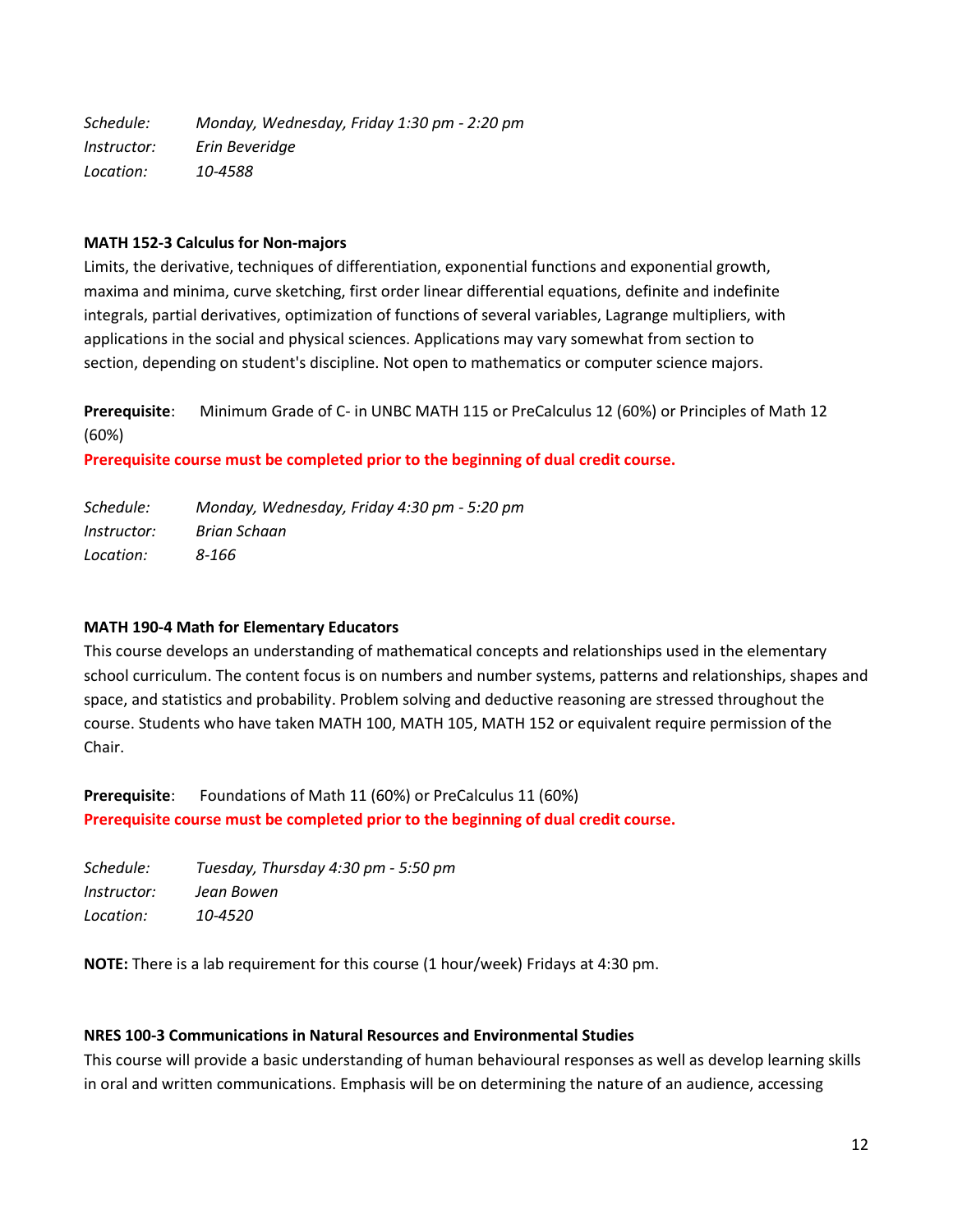appropriate material, report writing, oral presentation and literature relevant to natural resources and environmental disciplines.

*Schedule: Tuesday, Thursday 10:00 am - 11:20 am Instructor: TBA Location: 5-177*

# *OR*

*Schedule: Monday, Wednesday 8:30 am - 9:50 am Instructor: Christopher Opio Location: 5-184*

#### **NREM 101-3 Introduction to Natural Resources Management and Conservation**

This course introduces past, present and future issues in natural resources management and conservation. Guest speakers share their professional experiences working in various fields of natural resources management. Students learn to think critically about the multidisciplinary nature of resource management and they provide solutions to complex, real-world problems.

| Schedule:          | Tuesday, Thursday 1:00 pm -2:20 pm |
|--------------------|------------------------------------|
| <i>Instructor:</i> | Scott Green                        |
| Location:          | 8-164                              |

# **PHYS 100-4 Introduction to Physics I**

This course is the first part of an algebra-based introductory physics course sequence for majors in life and environmental sciences. Topics include physics and measurement, the laws of motion, applications of Newton's second law, work and energy, linear momentum and collisions, static equilibrium, elasticity, law of universal gravitation, laws of thermodynamics, fluid mechanics, and sound waves.

**Prerequisite**: Minimum Grade of D- or Physics 11 (50%) or Physics 12 (50%) **Prerequisite course must be completed prior to the beginning of dual credit course.**

*Schedule: Monday, Wednesday, Friday 5:30 pm - 6:20 pm Instructor: Ian Hartley Location: 8-164*

**NOTE:** There is a lab requirement for this course (3 hours/week). Numerous choices available.

#### **PHYS 101-4 Introduction to Physics II**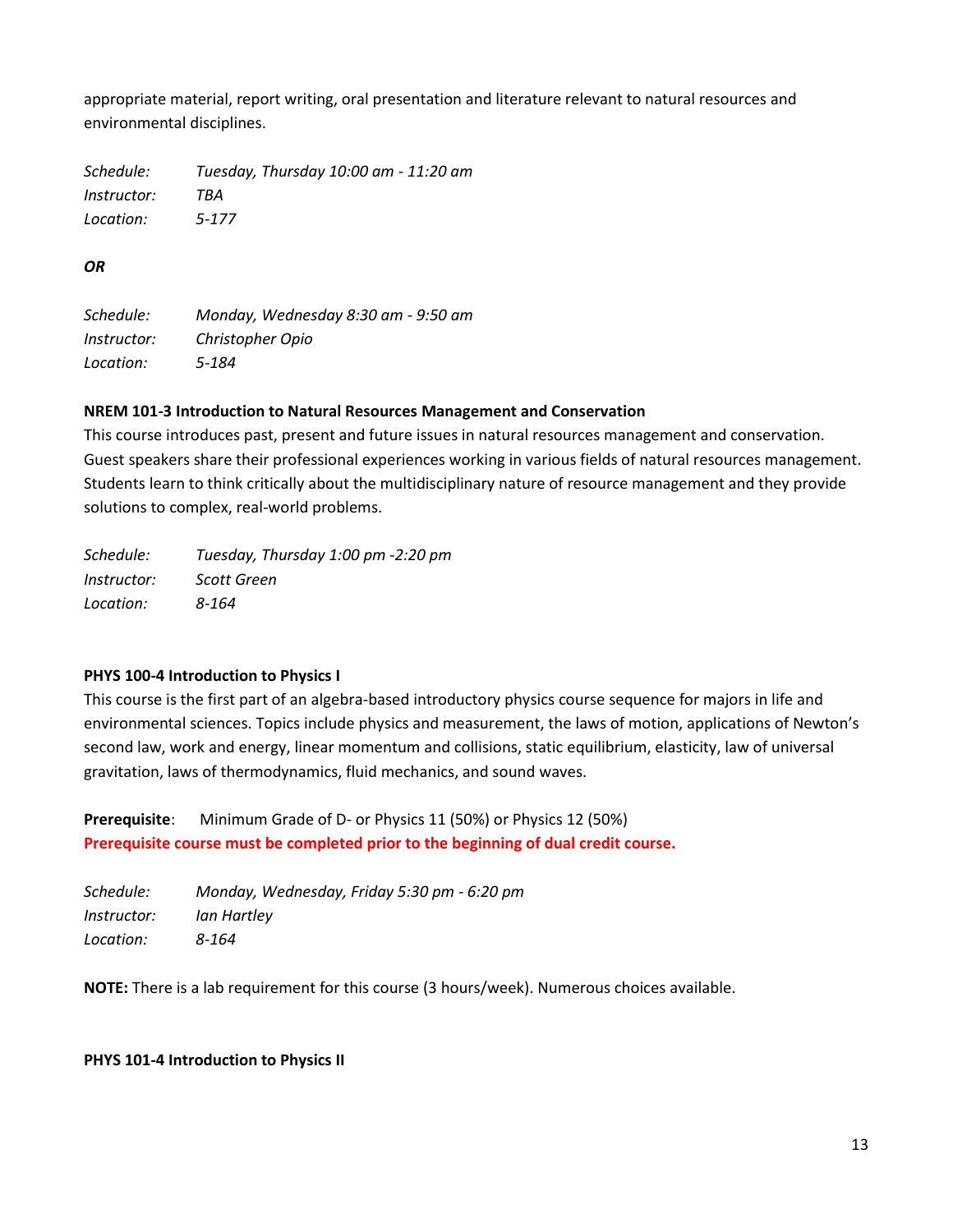Second part of an algebra-based introductory physics course for majors in life sciences. Covers: electric charge, electric field, electric potential, DC circuits, magnetic field, sources of magnetic fields, magnetic induction, electromagnetic waves, geometrical optics, elements of modern physics.

**Prerequisite**: PHYS 100 Minimum Grade of D- or PHYS 110 Minimum Grade of D-**Prerequisite course must be completed prior to the beginning of dual credit course.**

*Schedule: Monday, Wednesday, Friday 8:30 am - 9:20 am Instructor: Jean-Sebastian Bernier Location: 8-166*

**NOTE:** There is a lab requirement for this course (3 hours/week). Numerous choices available.

# **POLS 100-3 Contemporary Political Issues**

An introduction to the basic concepts of political science through an examination of contemporary political issues: local, provincial, national and international.

*Schedule: Monday, Wednesday 10:00 am - 11:20 am Instructor: Jason Lacharite Location: 7-150*

**NOTE:** There is a tutorial requirement for this course (1 hour/week). Numerous choices available.

#### **PSYC 101-3 Introduction to Psychology I**

This course explores the ways in which human beings think about and structure gender. Topics include ideologies of masculinity and femininity, gender and psychology, gendered language, the relationship between gender and sexuality, and gender in popular culture and media.

*Schedule: Monday, Wednesday 1:00 pm - 2:20 pm Instructor: Paul Siakaluk Location: 6-213*

#### **PSYC 102-3 Introduction to Psychology II**

This course provides a further introduction to the science of psychology. Topics may include the following: intelligence; human development; emotion and motivation; stress; coping; health; social psychology; personality; and psychological disorders and interventions.

**Prerequisite**: PSYC 101 Minimum Grade of D-**Prerequisite course must be completed prior to the beginning of dual credit course.**